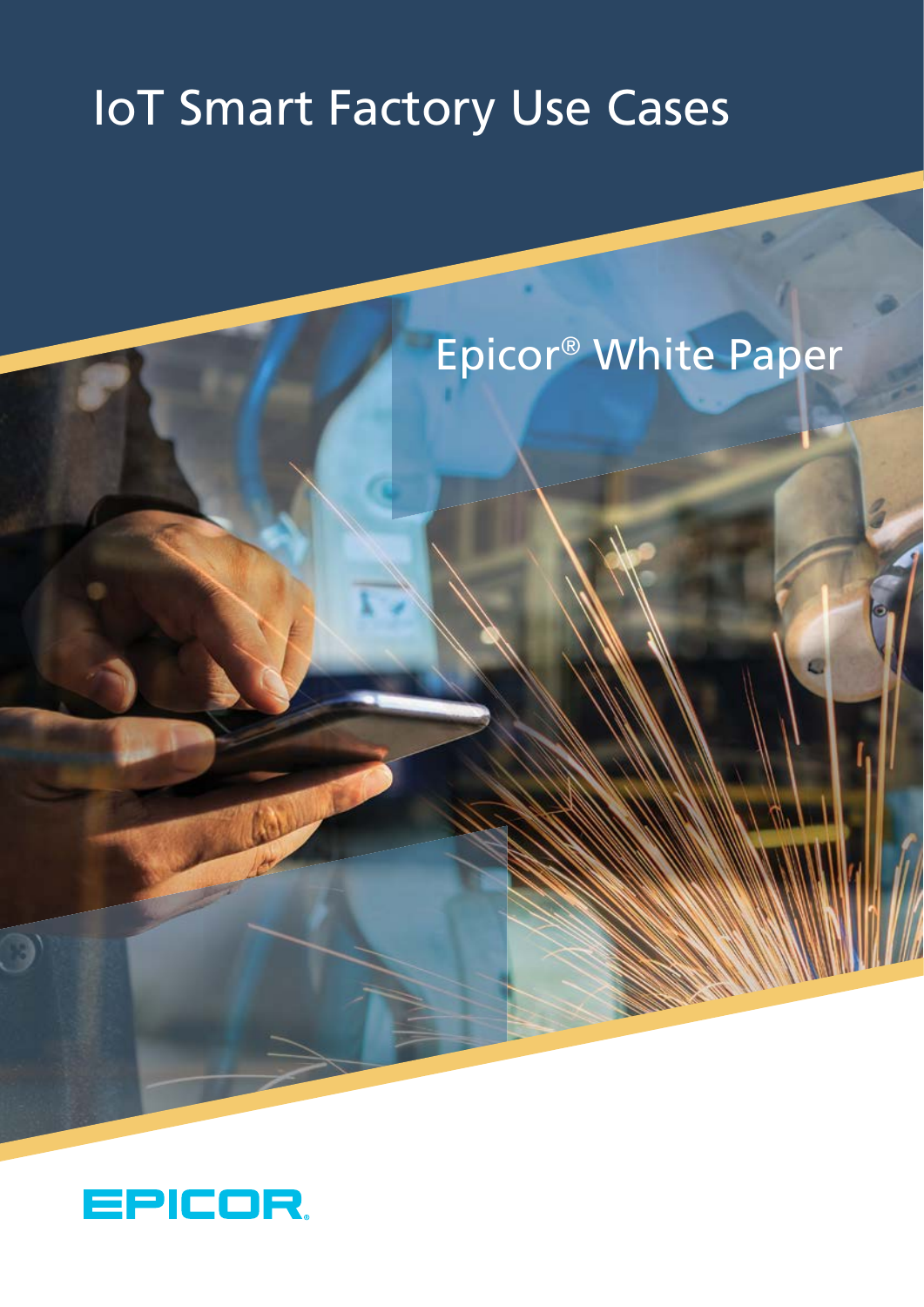

# **Introduction**

As a manufacturer, you are likely hearing a lot of buzz around the concept of the Internet of Things (IoT). IoT refers to the billions of physical devices around the world that are connected to the internet, all collecting and sharing data. Due to the availability of inexpensive computer chips and the ubiquity of wireless networks, it is now possible to turn anything—from something as small as a button, to something as big as an airplane—into an IoT-connected solution. The benefits of IoT include greater agility and flexibility as early alerts about equipment or product issues can be dealt with much earlier, which can help keep an issue from blowing up into a crisis. However, the challenge for many companies looking to harness the power of IoT is figuring out what use cases would be best to address. This paper covers some common IoT use cases that can help your business while also achieving a real return on investment. Let's look at some common areas where IoT technology is being used: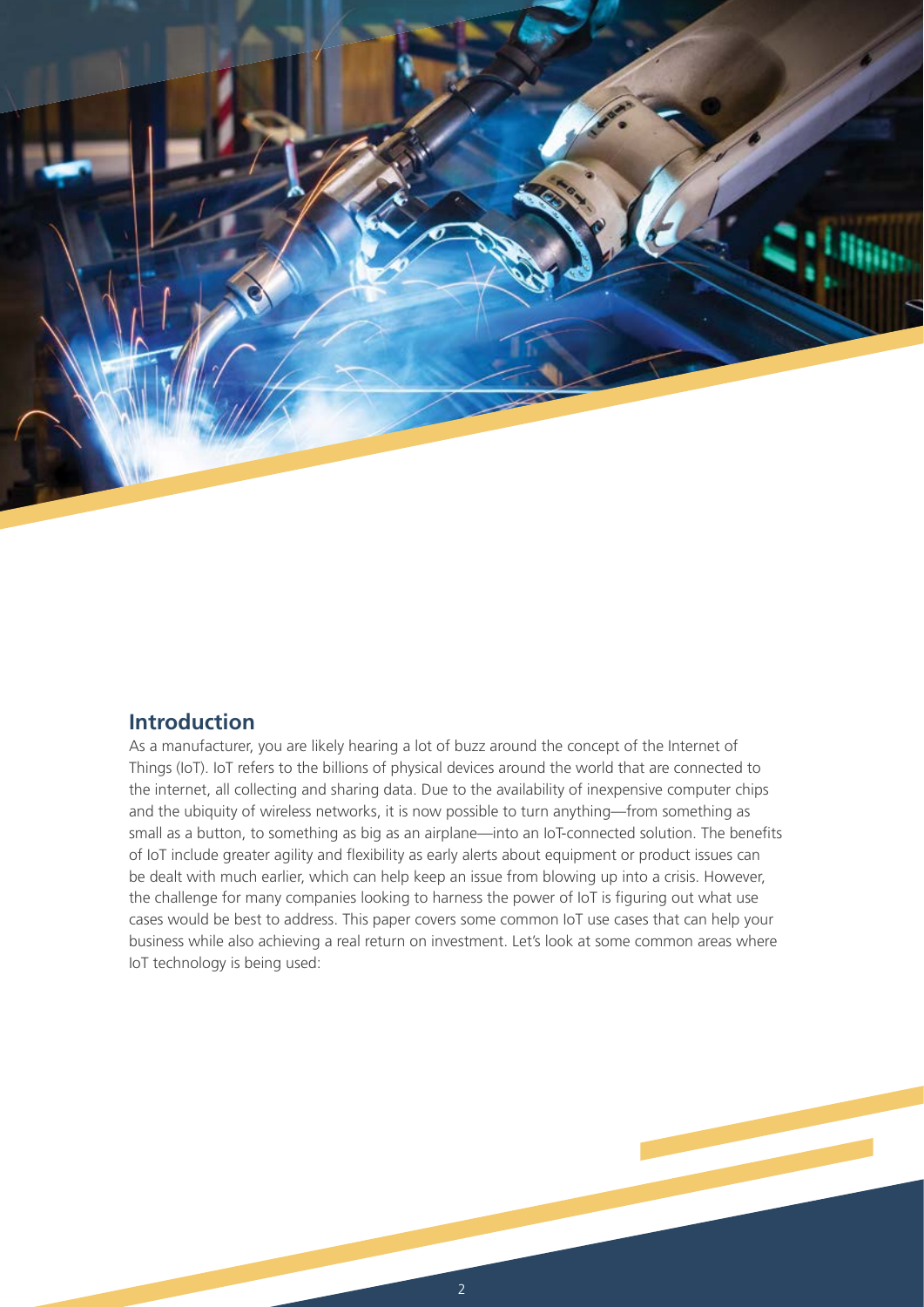

### **Asset Use Cases**

When we are talking about Assets, we are talking about connecting directly to machines or sensors that you use in your manufacturing facility. There are a few different types of use cases that can provide real value when we are talking about Assets.

#### Machine State

By connecting directly to the Programmable Logic Controller (PLC) on the machine through Open Platform Communication (OPC), or by installing a simple sensor we can get some very valuable information about when a machine is running and when it is down.

Understanding downtime can typically lead to a fast return on investment. You now have better data to help you come up with an accurate Overall Equipment Effectiveness (OEE) measurement. With the potential to alarm or notify people when a machine is down for an extended period of time you can quickly overcome problems that may have gone unnoticed before. Coupled with a continuous improvement programs this type of initiative can quickly translate into real money.

#### Pre-Emptive Maintenance

By using sensors to connect to equipment and tooling in your facility we can get an understanding of

when something is going to fail or breakdown before it happens. We might use something like a vibration sensor or a fluid level sensor in this scenario. When a sensor goes outside predetermined thresholds we can potentially set off an alarm or notify maintenance of a pending issue.

Equipment or tool breakdown can be very costly not only in terms of the cost of the breakdown itself but as far as lost production time and the possibility of missing shipments due to reduced capacity. This can lead to high costs with expedited shipments, low vendor ratings and ultimately lost business.

#### Condition Monitoring

By using sensors to gather information like vibration, temperature and pressure, we can be in a position to compare that to process parameters for a specific part, and when a value goes outside of the acceptable parameters for a part, we can set off alarms.

The value here is all about quality. By collecting process parameters and setting limits you can be alerted to an issue before it becomes a costly problem. Today, you may be producing poor quality parts and don't catch this until later down the production stream, or even worse it is not caught until it reaches a customer. High scrap, rework and even expedited shipment costs to make up for the issue can lead to extreme costs and potentially lost business.

#### System Optimization

Using sensors to understand how long a process is taking can help us better understand where we can gain efficiencies.

By analyzing the data and implementing some continuous improvement programs we can see some real positive gains as far as efficiency is concerned. For example, we may determine that there is a bottleneck slowing everything down at the material loading stage. If we can reduce the amount of time it takes to produce a part from start to finish then we have reduced our costs and have more capacity to take on other projects.

# **Infrastructure Use Cases** Storage Conditions

Some goods like food and chemicals need to be stored in ideal conditions. IoT devices can be set up in a room and monitor parameters like temperature, light intensity, humidity and other environmental factors. These devices can even trigger alarms if certain thresholds are breached.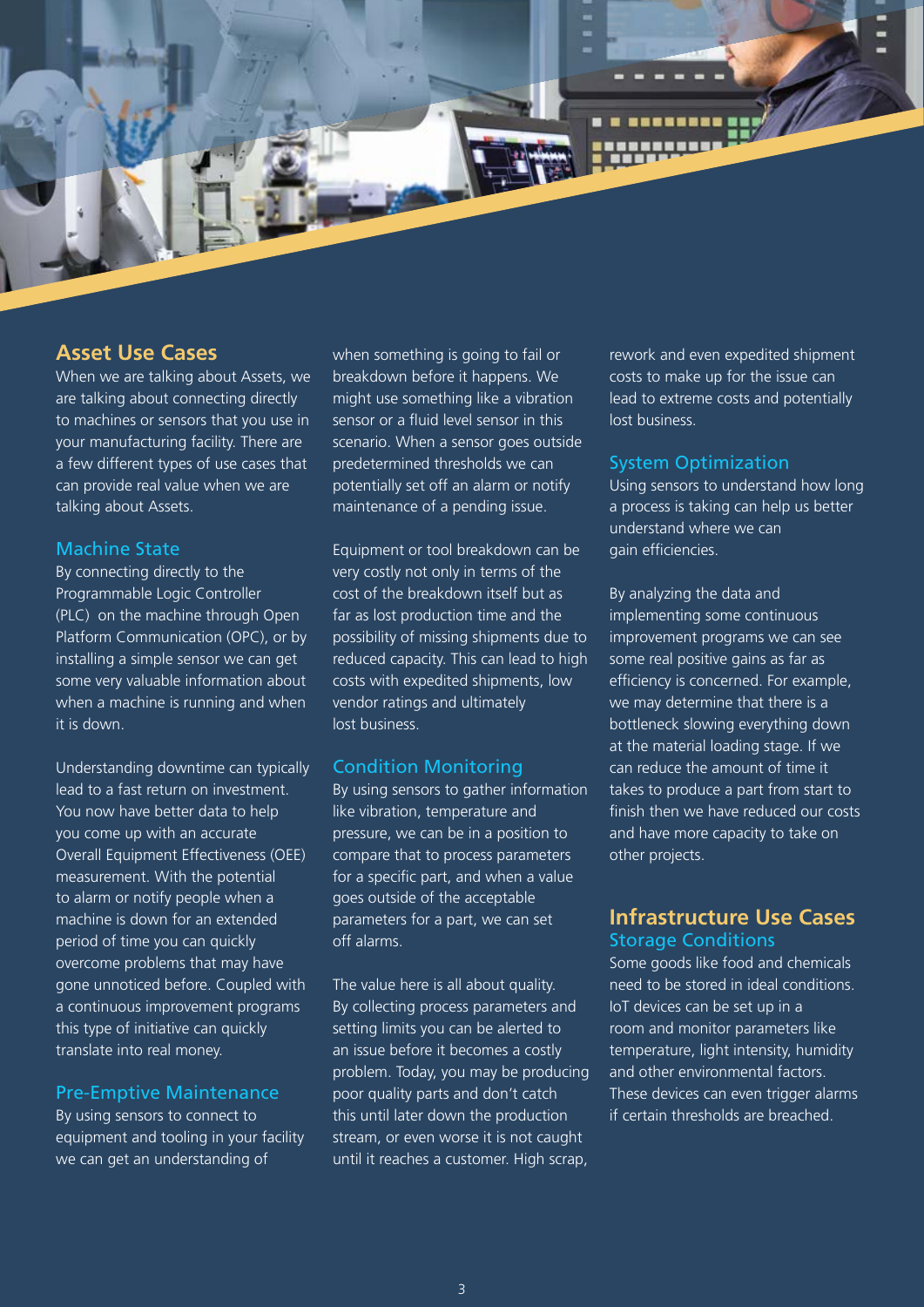

This makes it much easier to track the quality of the goods through the supply chain and to reduce spoilage. This ultimately leads to better quality and management due to keeping raw materials and processed goods in optimal conditions.

### Server Room Conditions

If you have a server room in your facility, then setting up some sensors to make sure the server environment is ideal can be a very simple IoT project. Sensors can be setup to monitor temperature and humidity and be set to alert key personnel if thresholds are breached.

Servers generate a substantial amount of heat which if left unchecked can damage their internal components. If damaged, this can be something relatively minor or it can be a serious issue where you are shut out of a key system while repairs or replacement parts are being ordered.

#### Facility Management

IoT sensors can be placed throughout the facility to measure key environmental factors. These sensors can then monitor for things like condition-based maintenance alerts or other factors.

Alerts can be sent, and you can ensure that the facility is working to optimal efficiency.

#### Environment Health & Safety

IoT sensors can be used to geofence dangerous equipment from operating in close proximity to your employees. Potentially you can even have sensors on your employees that track environmental factors or other potential threats.

Reducing injuries and operating a safe environment for your employees is the ultimate goal here.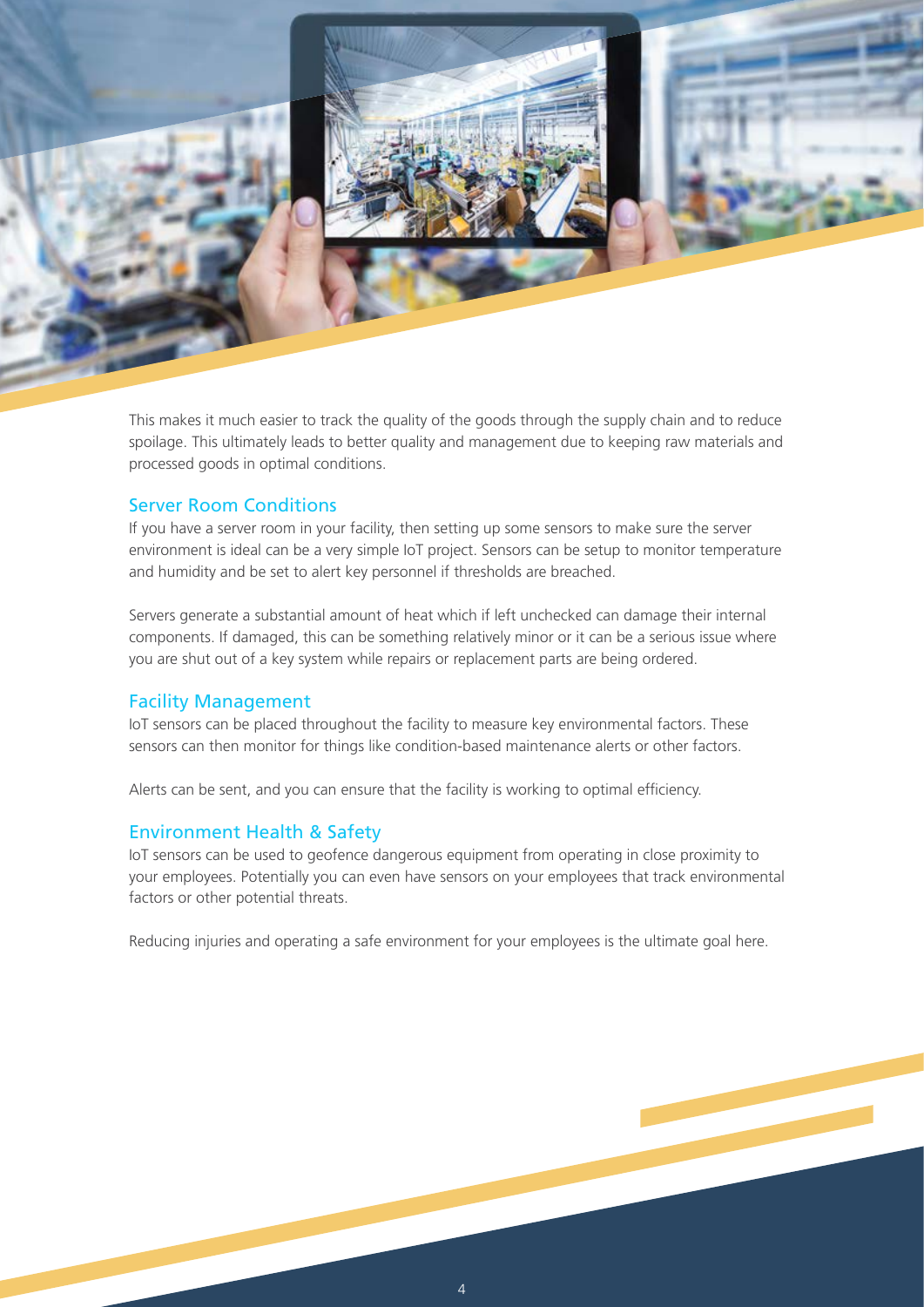

# **Supply Chain Use Cases**

Remote Asset Monitoring If you manufacture machines, equipment or electronics then you might be very interested in applying sensors to your products that can return valuable information to you about the state of the asset. This will be especially valuable to you if you sell maintenance contracts. Some common sensors that you might apply here could be temperature sensors, fluid level/quality sensors and vibration sensors. If your product is operating outside acceptable parameters, you can be notified about the issue.

The values around this can include things like improved customer services, increased uptime of your products (because you catch problems before they become issues) and ultimately a better reputation in the marketplace and more business.

#### Inventory Tracking

There may be some items like tooling that you may wish to track with location sensors. These sensors can be accurate in your building to within a few feet or less and can help you find and locate items quickly.

By finding the items quickly you can save time and potentially decrease the cost of changeovers.

# Shipping Container Tracking

Do you ship anything from overseas? Do you lack visibility into where your products are? GPS IoT tracking devices can be placed on shipping containers to give you valuable information about where your parts are. Visibility into if they are at sea or stuck in a port at customs can be very valuable information.

This information provides you with better visibility and can help you make better decisions.

#### Vendor Machine Monitoring

Many of us have vending machines with supplies in them like gloves, tool bits etc. When something is taken out of the machine, we can have a simple IoT device that sends us information about what was taken.

The value of this is that by receiving the information electronically we can potentially trigger an inventory transaction to occur automatically in our business system and perhaps even a payable if the item is consignment of some sort.

#### Automatic Re-Ordering of Products

Perhaps you supply items to an end customer and you want to make sure that end customer continues to do

business with you and never runs out of inventory of key parts. Installing manual IoT push buttons can help with this. If you install the buttons in their warehouse where your parts are kept and all they have to do to order more parts is press the button than their life can't get much simpler. You in turn receive an electronic order to ship new parts. This concept can be applied to items in your own warehouse as well as a kind of electronic Kanban solution.

The value here is that you have implemented something easy that improves customer satisfaction, ensures you keep their business and protects the customer from running out of parts.

# **Transportation Use Cases** Truck Monitoring

Your customers are constantly asking about where their products are or perhaps even claiming the truck never arrived. By implementing an IoT device like a GPS tracking device on your fleet you can better understand at any time where the truck is and when it arrives at your customers location.

This leads to better customer service and potentially more business in the future.